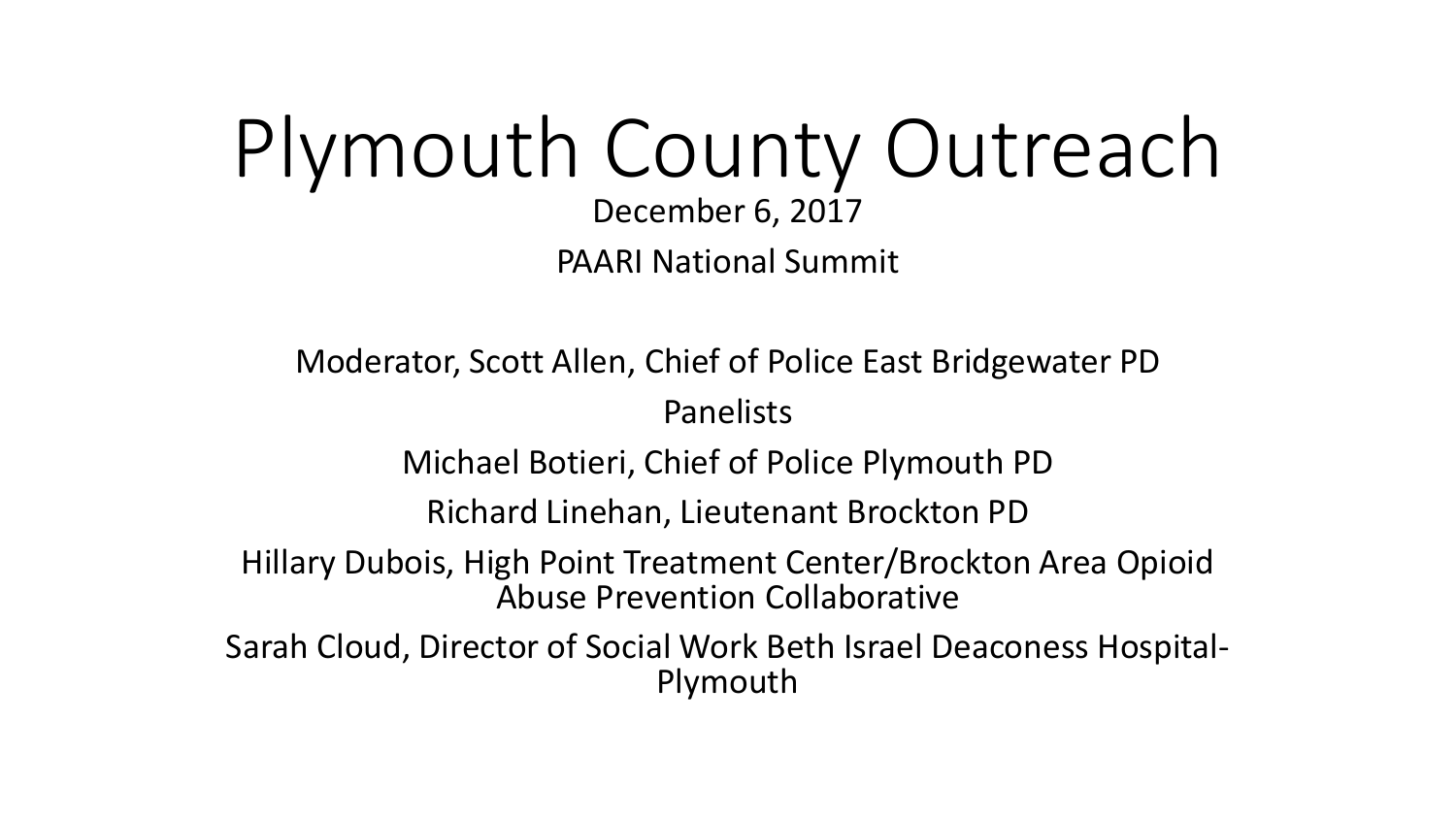# MASSACHUSETTS OPIOID EPICENTER – Plymouth **2015:** County



- 11,884 opioid related incidences in MA
- 1,526 MA opioid deaths
- 142 opioid deaths in Plymouth County (47 in 2013)
- 179 Opioid Deaths Plymouth County residents

### **2016:**

- 2,107 MA Opioid Deaths
- 130 Plymouth County Deaths
- 187 Opioid Deaths Plymouth County residents

### **2017:**

Plymouth County To-Date

- 1,539 suspected Overdose Incidents in Plymouth County
- 121 suspected Opioid deaths in Plymouth County

#### **Plymouth County, MA-** Population of 510,393

Located south of Boston between Cape Cod & Boston Brockton only city with 26 towns & Bridgewater State University PD 5 Hospitals serving the county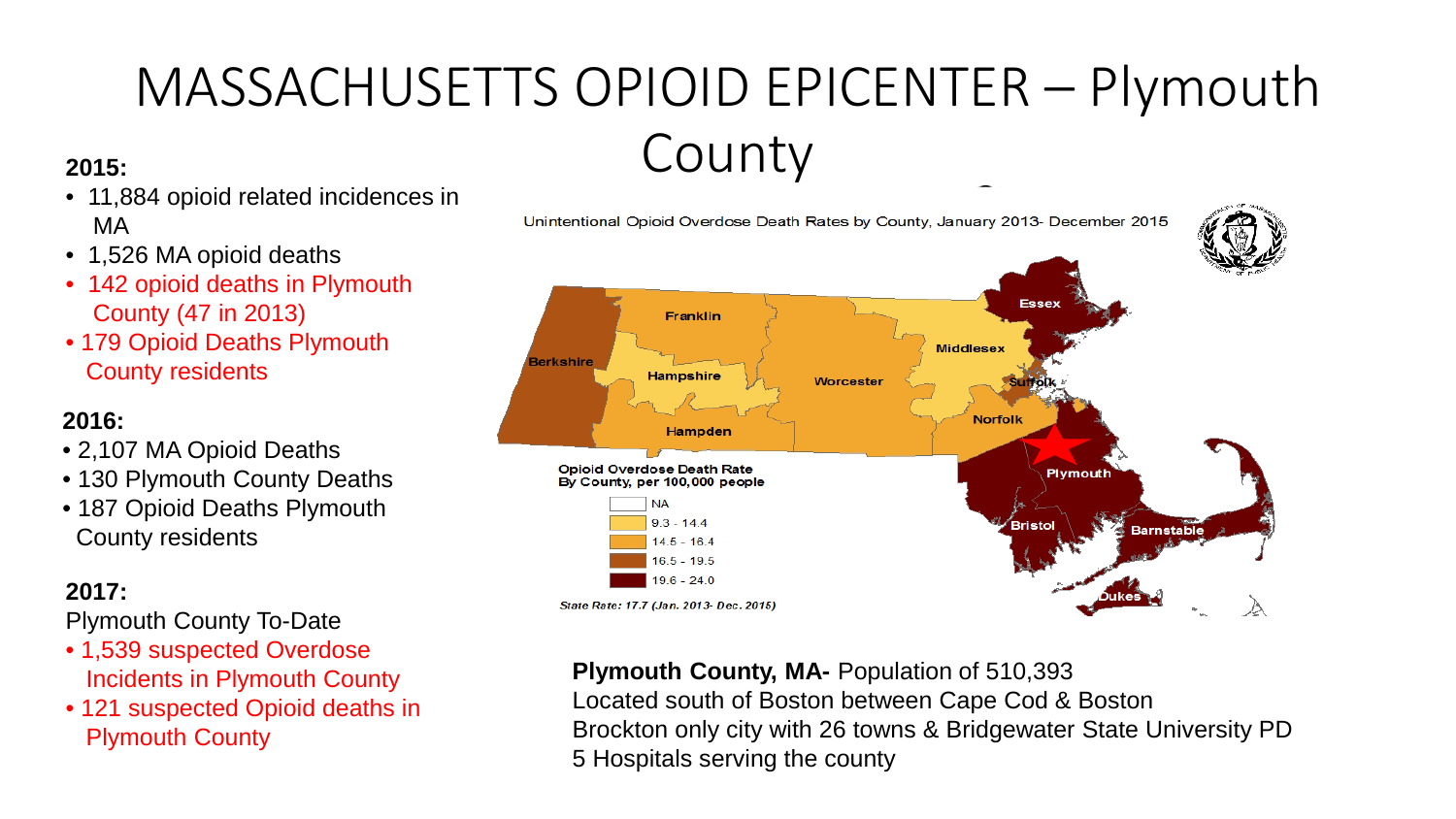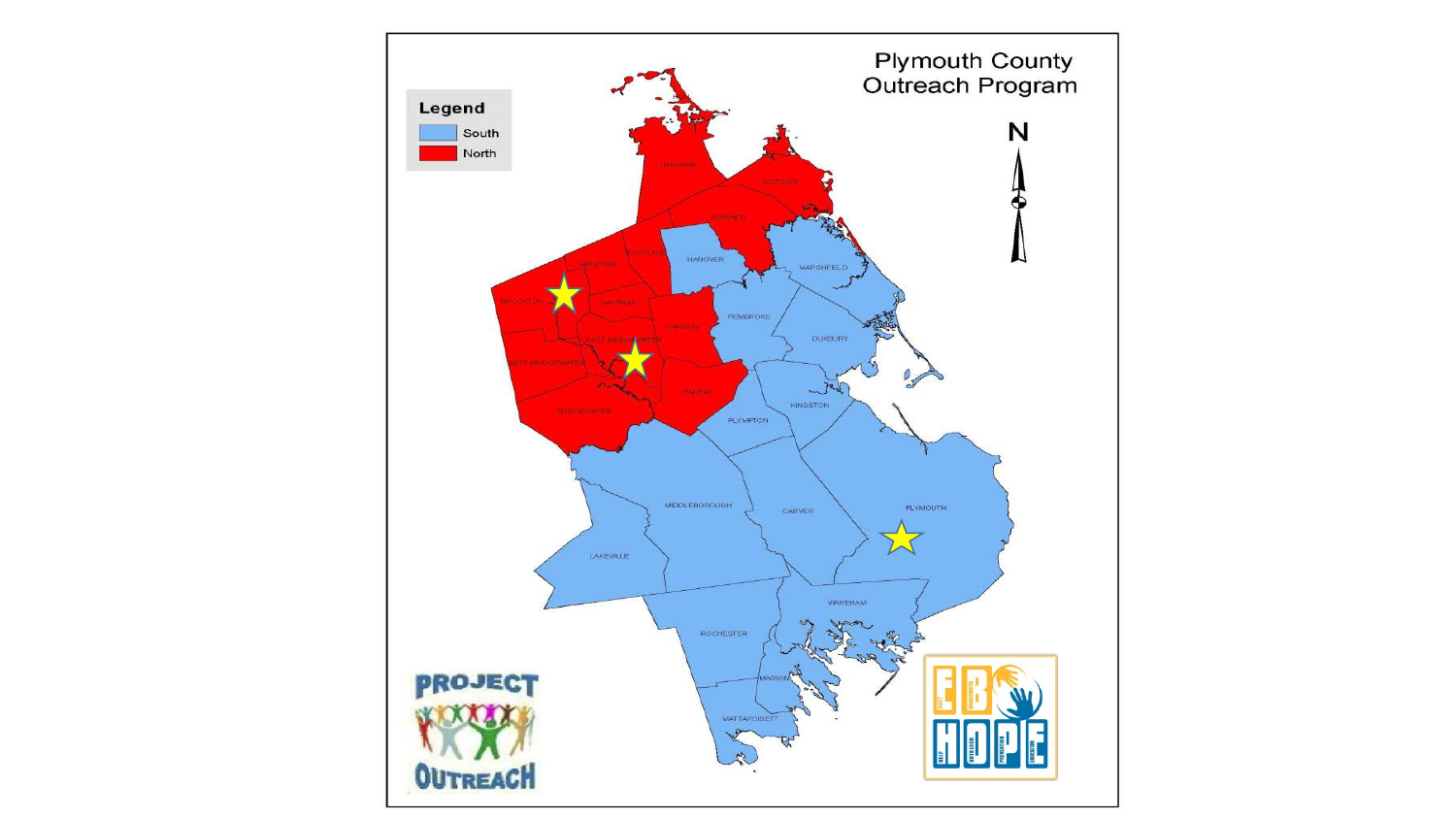# Making an Impact

**Plymouth's Early Success Community Follow Up Visits December 2015-November 2016**

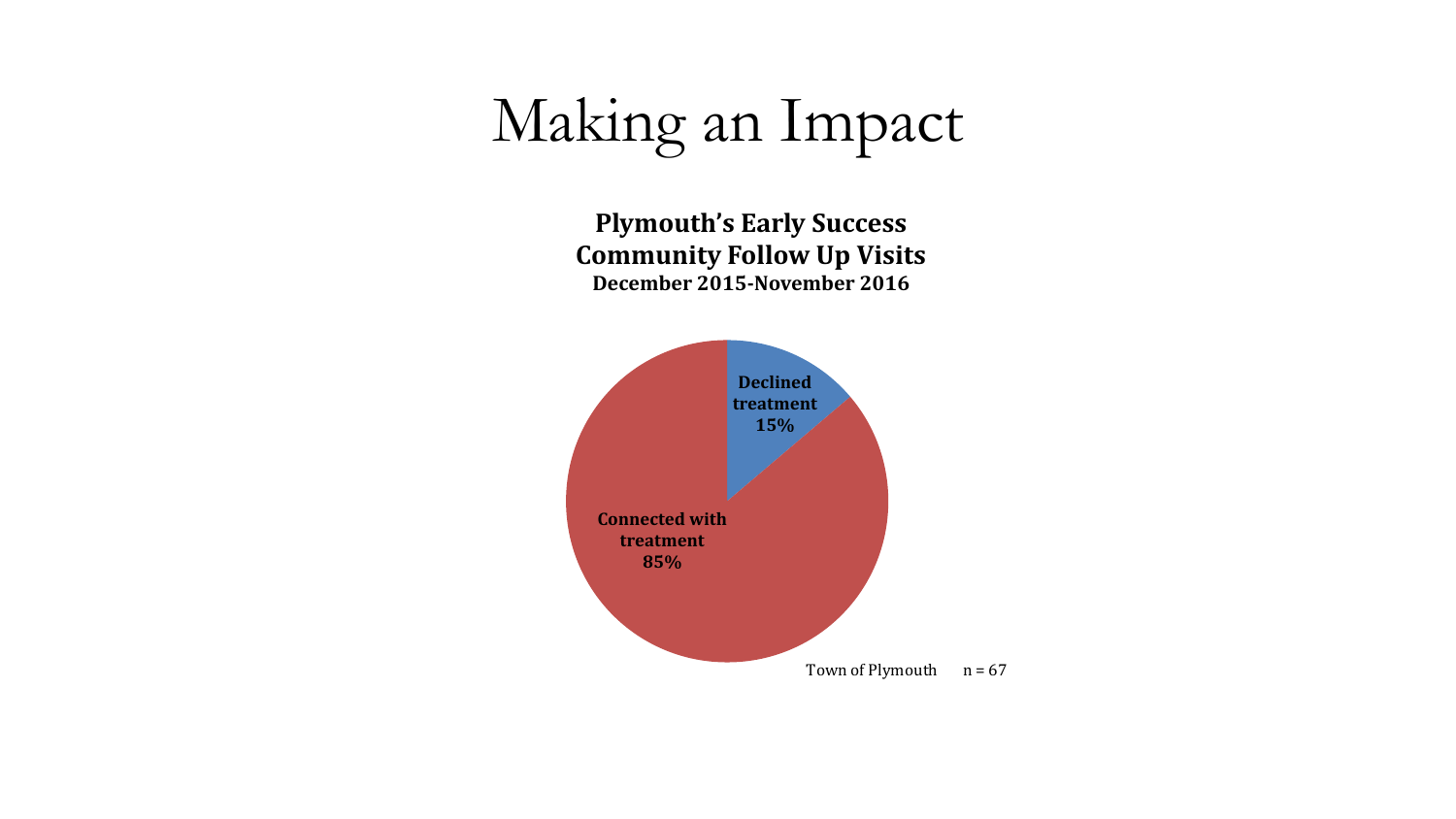### Jan – Aug 2017: Incident Town vs. SUD Resident Town



In 664 incidents (61%), the SUD resided in same town that the incident occurred. However, in 420 (39%) incidents the SUD was from a different town that the incident occurred in (including any homeless).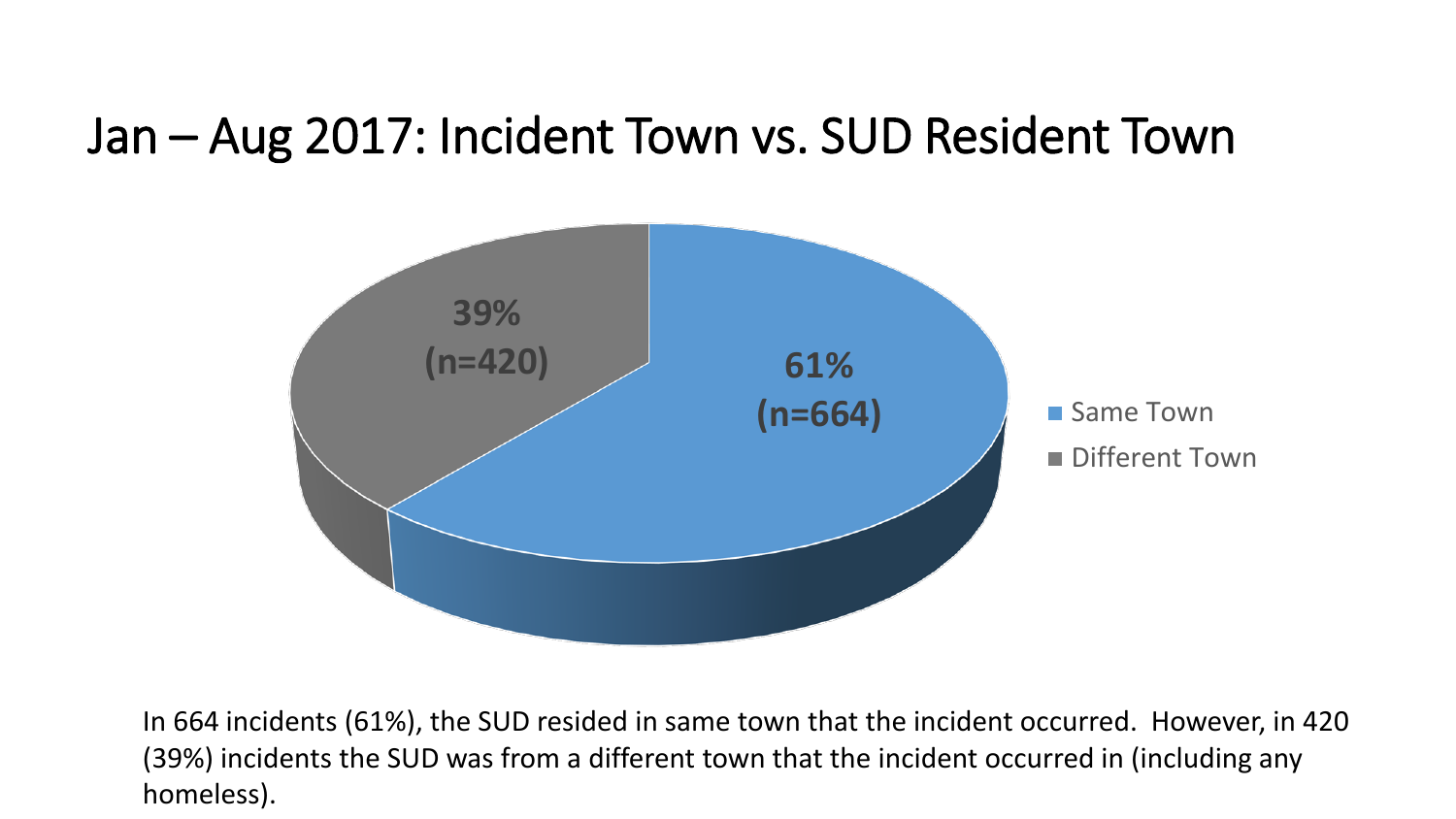# Plymouth County Outreach

- In Plymouth County all 27 municipal police departments and BSU PD signed MOU's to collaborate on PCO with Healthcare, Treatment, Recovery and all partners
	- Designated Outreach Officers and Critical Incident Management System Officers
	- First county known to be sharing real-time information to ALL city/towns on daily basis
- As of December 3, 2017 **870 Narcan Saves** (Police/EMS) Year to Date
- Initial Data Analysis PCO 2017
	- only 15% decline assistance
	- 70 SUDs accepted treatment from Outreach Visit (21% accept treatment or in treatment already)
	- Family Members/Loved Ones receive Information packets (Top reason why visit Drop-In Centers)
	- Now we see Outreach Visit occur, Family member visits Drop-In Center, later bring SUDs to Drop-In for assistance or contact PCO directly for assistance to treatment program
- Good Samaritan Law PCO Chiefs PSA video <https://vimeo.com/245209366>
- Creation of PCO 12-Police Chiefs Advisory Board
- PCO dozens of presentations sharing model across state and different parts of country
	- As PAARI partner presenter at IACP Headquarters as one of national Pre-Arrest Diversion models to PTAC, ODNCP
	- Other Drop-In Centers have been created as result
	- Other County-wide collaborations being developed
	- NYPD PERF Opioid Conference
	- PCO referenced Drug-Free Communities (DFC) Support National Evaluation End of Year Report